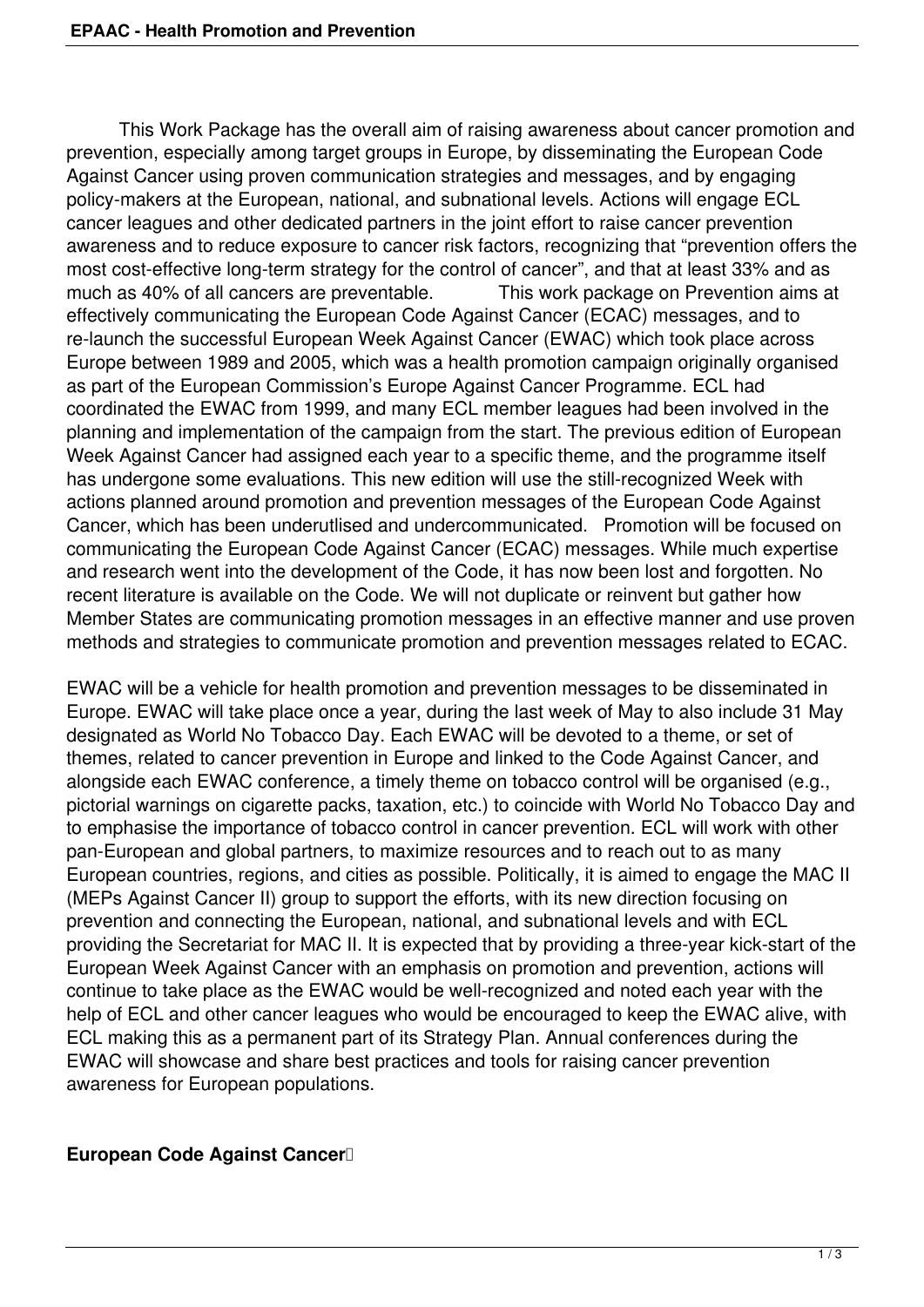The "11 Commandments" for cancer prevention:

1. Do not smoke; if you smoke, stop doing so. If you fail to stop, do not smoke in the presence of non-smokers.

2. Avoid Obesity.

3. Undertake some brisk, physical activity every day.

4. Increase your daily intake and variety of vegetables and fruits: eat at least five servings daily. Limit your intake of foods containing fats from animal sources.

5. If you drink alcohol, whether beer, wine or spirits, moderate your consumption to two drinks per day if you are a man or one drink per day if you are a woman.

6. Care must be taken to avoid excessive sun exposure. It is specifically important to protect children and adolescents. For individuals who have a tendency to burn in the sun, active protective measures must be taken throughout life.

7. Apply strictly regulations aimed at preventing any exposure to known cancer-causing substances. Follow all health and safety instructions on substances which may cause cancer. Follow advice of national radiation protection offices.

8. Women from 25 years of age should participate in cervical screening. This should be within programmes with quality control procedures in compliance with "European Guidelines for Quality Assurance in Cervical Screening".

9. Women from 50 years of age should participate in breast screening. This should be within programmes with quality control procedures in compliance with "European Guidelines for Quality Assurance in Mammography Screening".

10. Men and women from 50 years of age should participate in colorectal screening. This should be within programmes with built-in quality assurance procedures.

11. Participate in vaccination programmes against hepatitis B virus infection.

## **Work Package Leader on Health Promotion and Prevention:**

Dr. Wendy Yared

Association of European Cancer Leagues (ECL)

info@europeancancerleagues.org

## RESULTS: